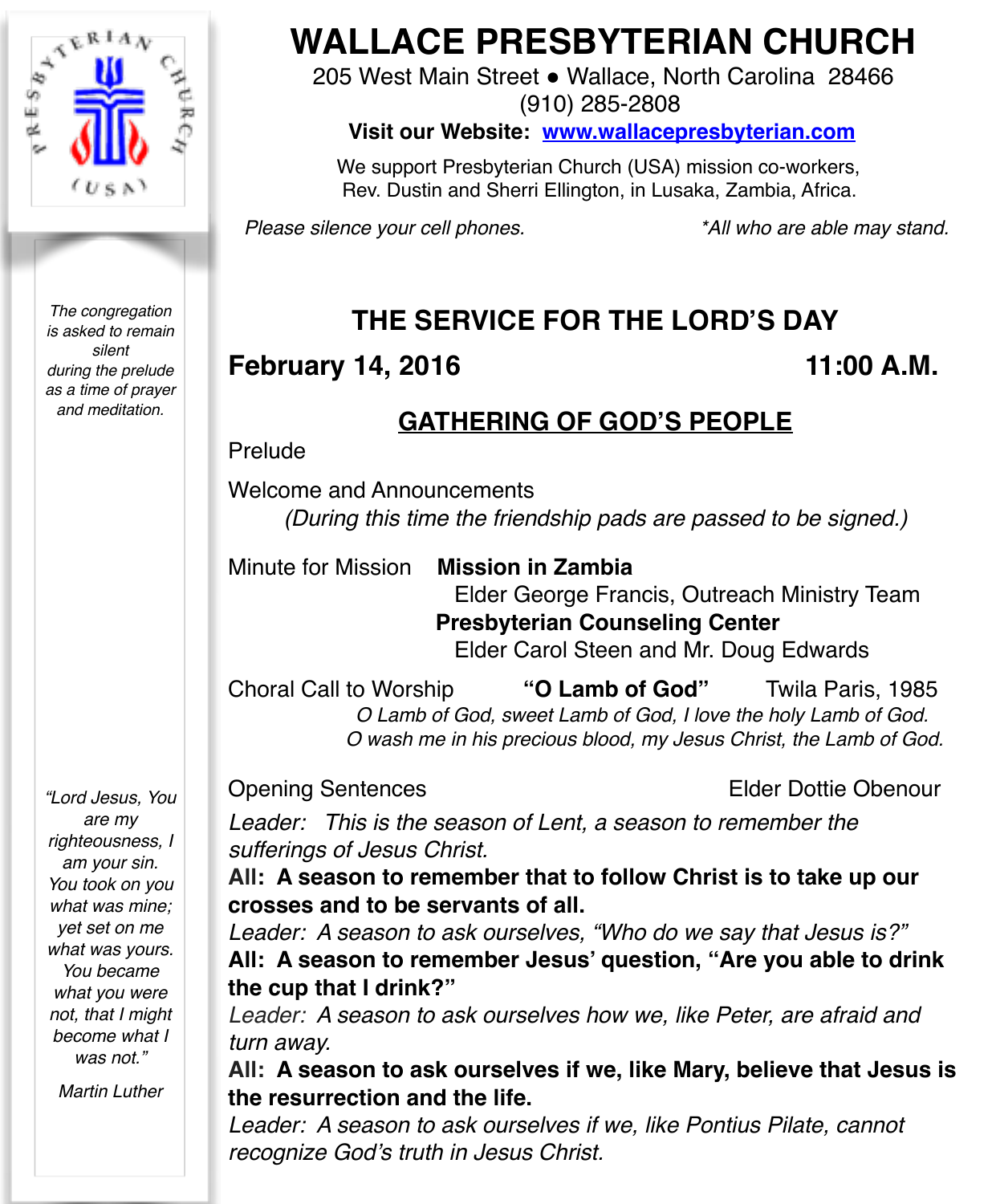#### **All: A season to remember how we, like Joseph of Arimathea, might serve the Lord.**

*Leader: A season to watch and wait with Christ, that we may have courage in the hour of testing.*

**All: A season to proclaim with Mary Magdalene that Christ is not dead, but alive! Let us worship God.**

\*Hymn #718 **"Take Up Your Cross, the Savior Said"** BOURBON

\*Unison Prayer of Confession

*Lord Jesus Christ, we call you Lord, yet it is too easy for us to worship other things, other activities, other relationships, other gods. You tell us we cannot serve two masters, yet we divert our attention and devotion away from you. Forgive us, gracious Savior, when our hearts are led astray, when we serve other gods and worship them. By your grace, help us turn from our distractions and sins. Strengthen us to set our faces toward Jerusalem, to take up our cross and follow you. We pray this, trusting in your grace. Amen.*

\*Responsive Assurance of Pardon

Leader: The Gospel of Christ speaks to us of the assurance we have of *God's pardon.*

**All: "For God so loved the world that he gave his only Son, so that everyone who believes in him may not perish but may have eternal life. Indeed, God did not send the Son into the world to condemn the world, but in order that the world might be saved through him."** *Leader: The Gospel of Christ.*

**All: Thanks be to God!**

\*Gloria Patri Hymn #581 *Glory Be to the Father*

### **PROCLAIMING GOD'S WORD**

Children's Sermon

Anthem **"God With Us"** Lloyd Larson, 2011

*from* "Who Do You Say That I Am?" *God with us! Emmanuel with us: the Kind of kings and Lord of lords. God with us! God with us! Redeeming Love for us: Eternal God come down to earth. God is with us! In the beginning was the Word, and the Word was with God. God with us! Emmanuel with us: the King of kings and Lord of lords. The Word became flesh and lived among us; The Word became flesh to live among us. We have seen the glory. We have seen God's glory of the One and Only Son, Full of grace and truth. God with us now and evermore!*

*Today's Prayer of Confession is adapted from a prayer found at re:Worship, an online worship planning resource.*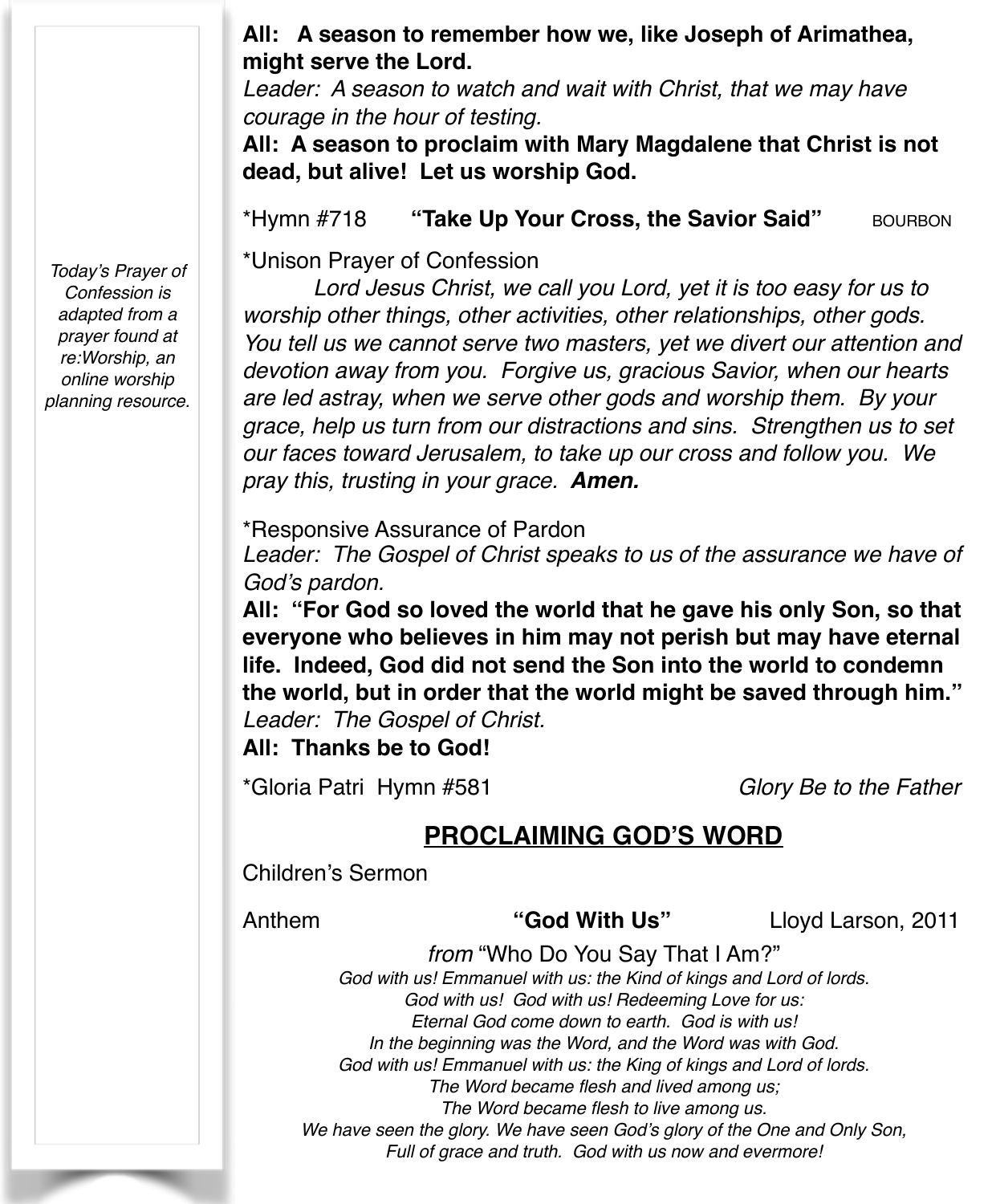Prayer for Illumination

*Holy God, as your Word is read, heard, and proclaimed, may our understanding be aided by the Holy Spirit and our faith nurtured in our hearing of the Good News; through Jesus Christ, the Word made flesh. Amen.*

Epistle Lesson Elder Dottie Obenour  *Romans 10:5-13* +Page 921

\*Hymn *(See Insert)* **"I Am"** GEORGIA LONGEST & KARLA CASTEEN

Gospel Lesson *Mark 8:27 - 9:1* +Page 820

Sermon *Who Do You Say That I Am?* Dr. Philip K. Gladden **"The Crucial Question"** 

Congregational Response to the Sermon: \*Hymn #207 (*verse 1: ) "***Shadows Lengthen Into Night"**

A Time for Reflection

Pastoral Prayer with The Lord's Prayer

# **GIVING THANKS TO GOD**

Presentation of Tithes and Offerings

**Offertory** 

\*Doxology and Prayer of Dedication *Praise God from whom all blessings flow; Praise Him all creatures here below; Praise Him above ye heavenly host; Praise Father, Son, and Holy Ghost. Amen.*

The Affirmation of Faith: Philippians 2:5-11 Let the same mind be in you that was in Christ Jesus, who, though he was in the form of God, did not regard equality with God as something to be exploited, but emptied himself, taking the form of a slave, being born in human likeness. And being found in human form, he humbled himself and became obedient to the point of death  $$ even death on a cross.

*"Who am I? They mock me, these lonely questions of mine. Whoever I am, thou knowest, O God, I am thine." Dietrich Bonhoeffer, Letters and Papers from Prison*

*"I have been crucified with Christ; and it is no longer I who live, but it is Christ who lives in me."* 

> *Galatians 2:19b-20a*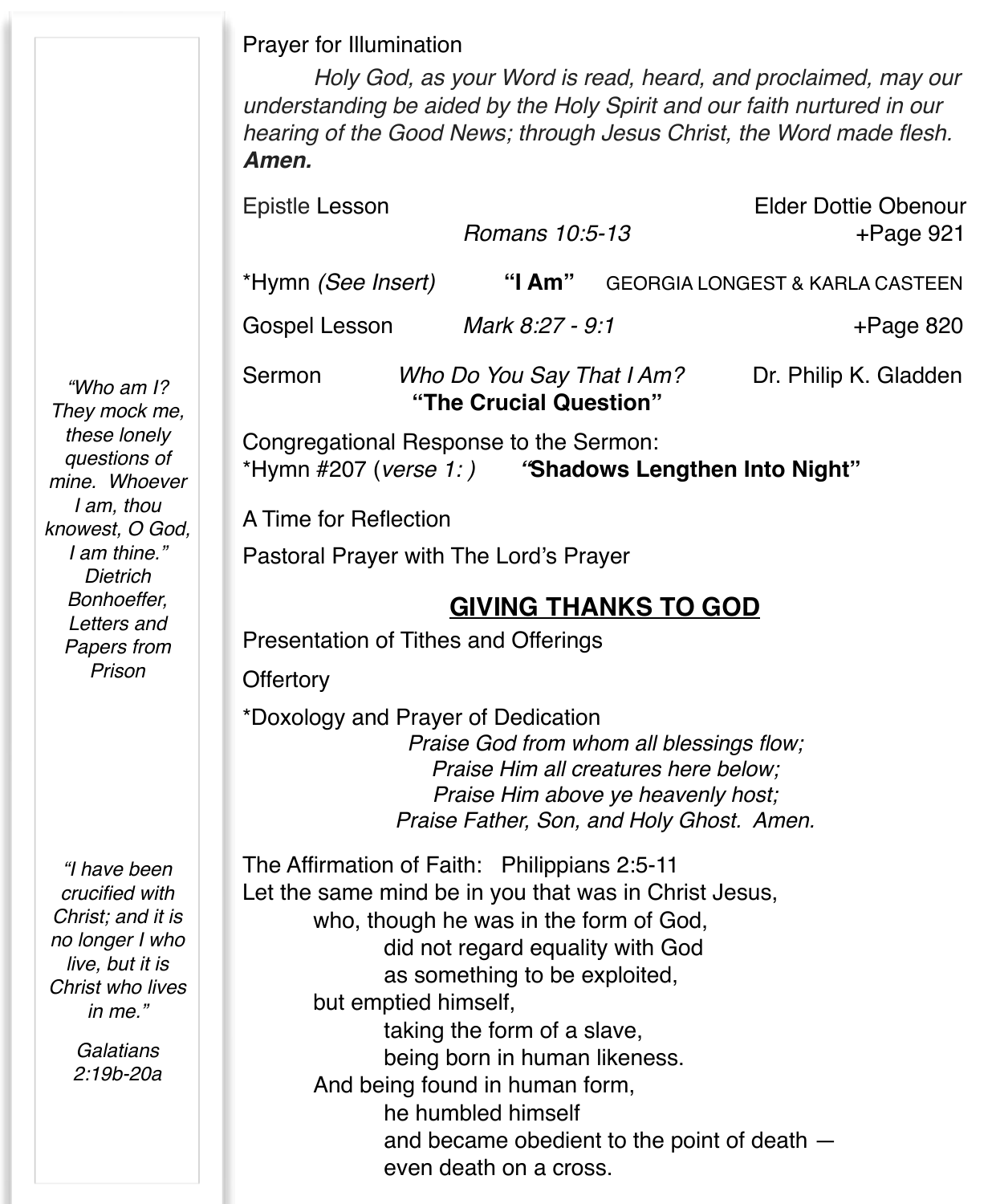Therefore God also highly exalted him and gave him the name that is above every name, so that at the name of Jesus every knee should bend, in heaven and on earth and under the earth. and every tongue should confess that Jesus Christ is Lord, to the glory of God the Father.

\*Hymn #726 **"Will You Come and Follow Me"** KELVINGROVE The Summons

**\***Benediction

\*Choral Benediction **"Amen"** Franz Schubert, 1827 *Amen, amen, amen, amen, amen.*

\*Postlude

\**All who are able may stand.* +*The page number in the pew Bible.*



**You are invited to the annual Presbyterian Women Mission & Issues Covered Dish Luncheon and Program Sunday, February 28, 2016 12:15 p.m.**

Mr. Penn Croom, Development Director for Duplin Christian Outreach Ministries in Wallace, will be our mission speaker. DCOM celebrated its 10th anniversary on July 5, 2015. Mr. Croom will update us on how the ministry has grown over the years, the many different services now provided in our community, and how our congregation can continue to support this important outreach to our neighbors.

For more information about Duplin Christian Outreach Ministries, visit the website at [www.duplinchristian.com.](http://www.duplinchristian.com)



*The first four stanzas of this ballad-like hymn are understood to be in the voice of Christ, with the fifth reflecting the individual singer's response.*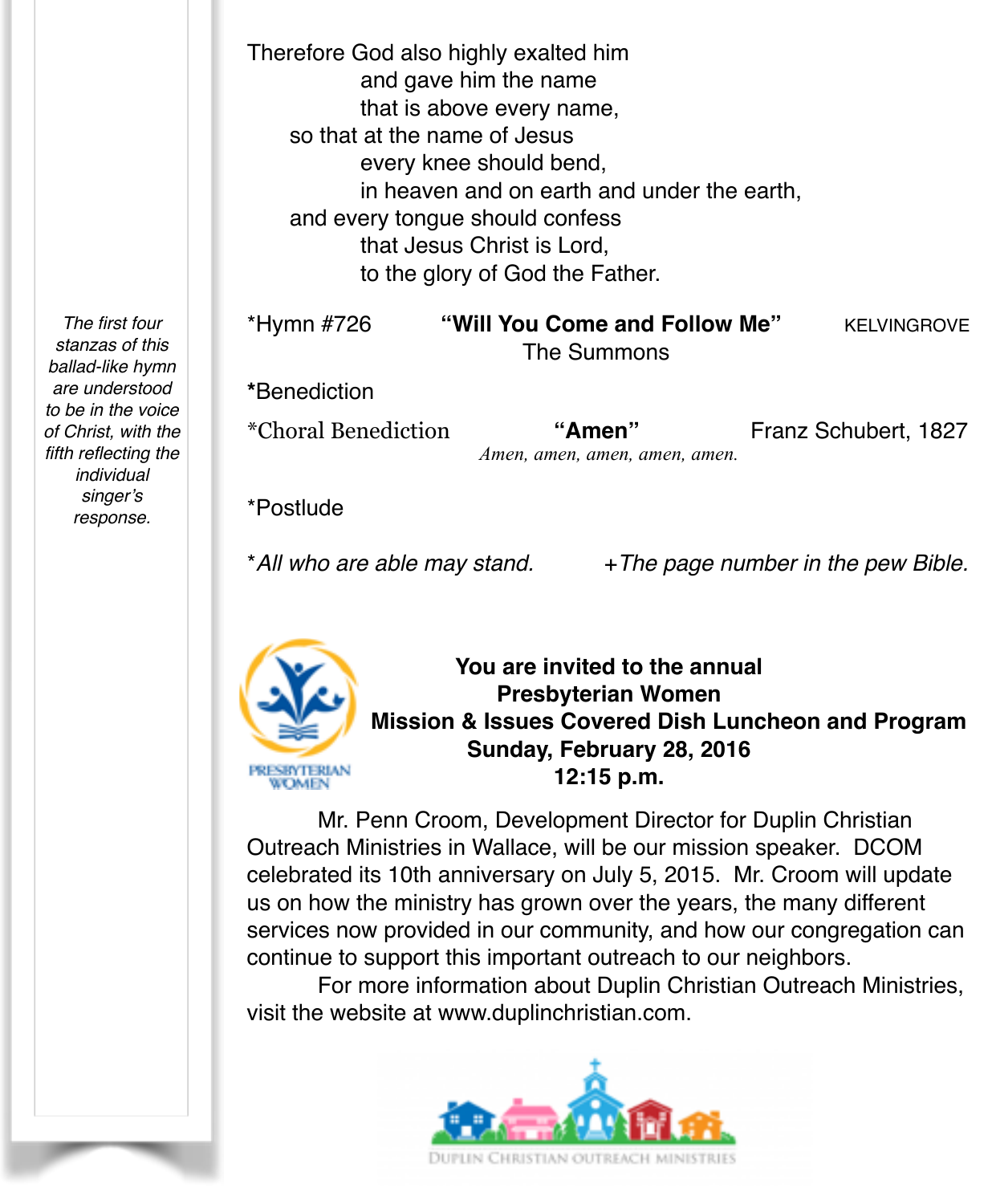| <b>WEEKLY CALENDAR</b>               |                        |                                              |
|--------------------------------------|------------------------|----------------------------------------------|
| Sunday, February 14                  | FIRST SUNDAY OF LENT   |                                              |
|                                      | HAPPY VALENTINE'S DAY! |                                              |
|                                      | $9:40$ am              | <b>Opening Assembly</b>                      |
|                                      | 10:00 am               | <b>Sunday School</b>                         |
|                                      | 11:00 am               | Worship                                      |
|                                      | 12:00 pm               | Congregational Care Ministry Team Meeting,   |
|                                      |                        | <b>Fellowship Hall</b>                       |
|                                      | 5:00-7:00 pm           | Youth Fellowship                             |
| Monday, February 15                  | $6:15$ pm              | Presbyterians Dining Together at Camino Real |
| Tuesday, February 16                 | $6:30$ am              | Coffee, Room 304                             |
|                                      | 7:00-7:30 am           | SonRise Worship, Room 304                    |
|                                      | $6:00$ pm              | Session Meeting, Room 304                    |
| Wednesday, February 17<br>$10:00$ am |                        | Bible Study, Church Office Building          |
|                                      | 5:15-7:00 pm           | LOGOS!                                       |
|                                      | 6:00 pm                | Handbells                                    |
|                                      | 7:30 pm                | <b>Choir Practice</b>                        |

# **NOTES AND ANNOUNCEMENTS**

- **The Congregational Care Ministry Team** will have a brief meeting right after worship today in the Fellowship Hall to plan this year's events.
- **The session** will meet on Tuesday, February 16 at 6:00 p.m. in Room 304. If you have business or concerns for the session to consider, please speak to one of the elders or the minister.
- " **Please join** the minister for a Bible study on Mark 10:35-45 on Wednesday, February 17 at 10:00 a.m. in the Church Office Building.



*Several beautiful silver platters and serving pieces were given to the church by Bert Wells in memory and in honor of James Daniel Southerland and wife Lucy Cunningham Carr and family descendants.*



*Today's flowers are given in honor of Lois Edgerton and in celebration of her birthday. Happy Birthday, Lois!*